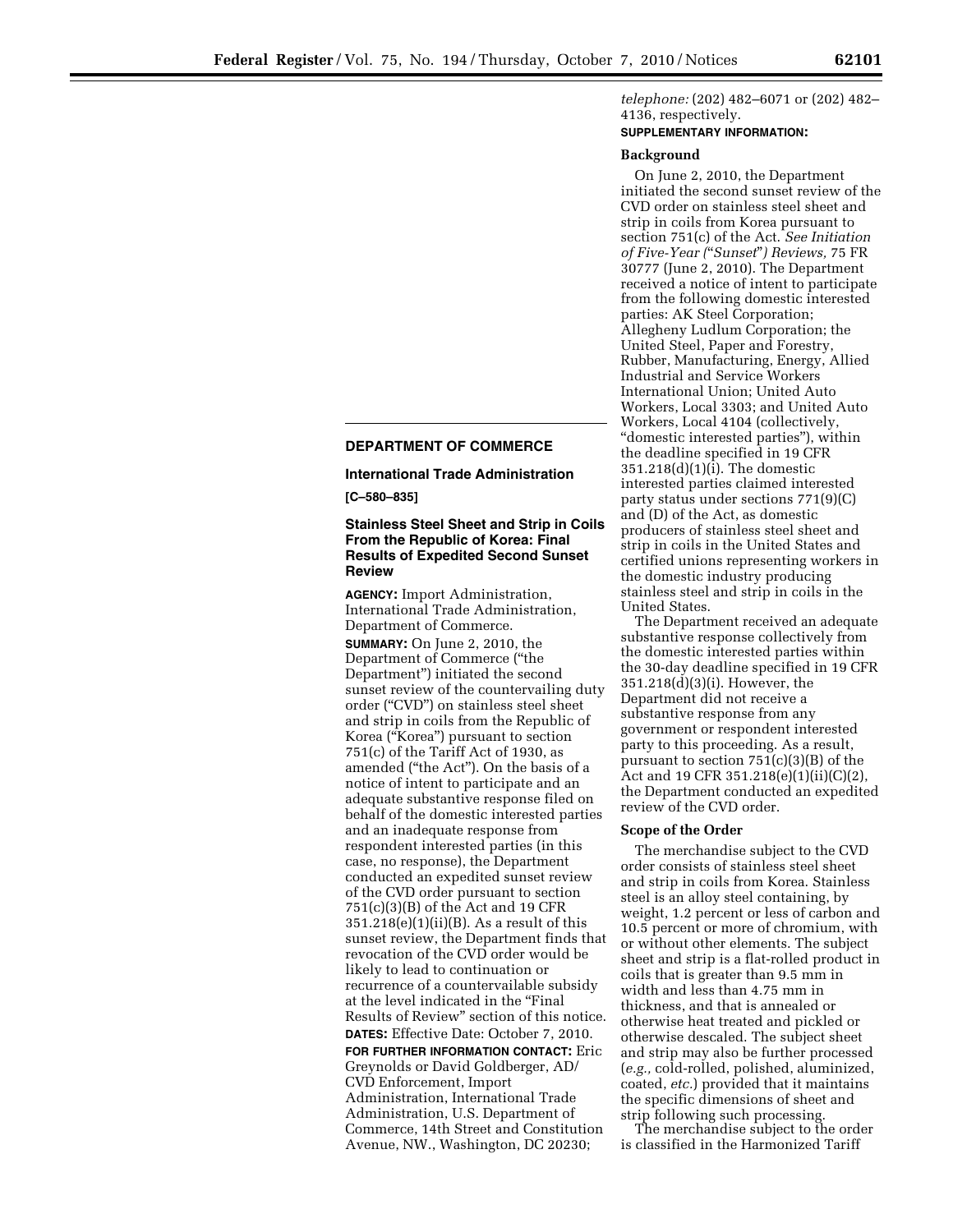Schedule of the United States (''HTS'') at subheadings: 7219.13.00.30, 7219.13.00.50, 7219.13.00.70, 7219.13.00.80, 7219.14.00.30, 7219.14.00.65, 7219.14.00.90, 7219.32.00.05, 7219.32.00.20, 7219.32.00.25, 7219.32.00.35, 7219.32.00.36, 7219.32.00.38, 7219.32.00.42, 7219.32.00.44, 7219.33.00.05, 7219.33.00.20, 7219.33.00.25, 7219.33.00.35, 7219.33.00.36, 7219.33.00.38, 7219.33.00.42, 7219.33.00.44, 7219.34.00.05, 7219.34.00.20, 7219.34.00.25, 7219.34.00.30, 7219.34.00.35, 7219.35.00.05, 7219.35.00.15, 7219.35.00.30, 7219.35.00.35, 7219.90.00.10, 7219.90.00.20, 7219.90.00.25, 7219.90.00.60, 7219.90.00.80, 7220.12.10.00, 7220.12.50.00, 7220.20.10.10, 7220.20.10.15, 7220.20.10.60, 7220.20.10.80, 7220.20.60.05, 7220.20.60.10, 7220.20.60.15, 7220.20.60.60, 7220.20.60.80, 7220.20.70.05, 7220.20.70.10, 7220.20.70.15, 7220.20.70.60, 7220.20.70.80, 7220.20.80.00, 7220.20.90.30, 7220.20.90.60, 7220.90.00.10, 7220.90.00.15, 7220.90.00.60, and 7220.90.00.80. Although the HTS subheadings are provided for convenience and customs purposes, the Department's written description of the merchandise subject to the order is dispositive.

Excluded from the scope of the order are the following: (1) Sheet and strip that is not annealed or otherwise heat treated and pickled or otherwise descaled, (2) sheet and strip that is cut to length, (3) plate (*i.e.,* flat-rolled stainless steel products of a thickness of 4.75 mm or more), (4) flat wire (*i.e.,*  cold-rolled sections, with a prepared edge, rectangular in shape, of a width of not more than 9.5 mm), and (5) razor blade steel. Razor blade steel is a flatrolled product of stainless steel, not further worked than cold-rolled (coldreduced), in coils, of a width of not more than 23 mm and a thickness of 0.266 mm or less, containing, by weight, 12.5 to 14.5 percent chromium, and certified at the time of entry to be used in the manufacture of razor blades. *See*  Chapter 72 of the HTS, ''Additional U.S. Note'' 1(d).

In response to comments by interested parties, the Department determined that certain specialty stainless steel products are also excluded from the scope of the order. These excluded products are described below.

Flapper valve steel is defined as stainless steel strip in coils containing, by weight, between 0.37 and 0.43 percent carbon, between 1.15 and 1.35

percent molybdenum, and between 0.20 and 0.80 percent manganese. This steel also contains, by weight, phosphorus of 0.025 percent or less, silicon of between 0.20 and 0.50 percent, and sulfur of 0.020 percent or less. The product is manufactured by means of vacuum arc remelting, with inclusion controls for sulphide of no more than 0.04 percent and for oxide of no more than 0.05 percent. Flapper valve steel has a tensile strength of between 210 and 300 ksi, yield strength of between 170 and 270 ksi, plus or minus 8 ksi, and a hardness (Hv) of between 460 and 590. Flapper valve steel is most commonly used to produce specialty flapper valves in compressors.

Also excluded is a product referred to as suspension foil, a specialty steel product used in the manufacture of suspension assemblies for computer disk drives. Suspension foil is described as 302/304 grade or 202 grade stainless steel of a thickness between 14 and 127 microns, with a thickness tolerance of plus-or-minus 2.01 microns, and surface glossiness of 200 to 700 percent Gs. Suspension foil must be supplied in coil widths of not more than 407 mm, and with a mass of 225 kg or less. Roll marks may only be visible on one side, with no scratches of measurable depth. The material must exhibit residual stresses of 2 mm maximum deflection, and flatness of 1.6 mm over 685 mm length.

Certain stainless steel foil for automotive catalytic converters is also excluded from the scope of the order. This stainless steel strip in coils is a specialty foil with a thickness of between 20 and 110 microns used to produce a metallic substrate with a honeycomb structure for use in automotive catalytic converters. The steel contains, by weight, carbon of no more than 0.030 percent, silicon of no more than 1.0 percent, manganese of no more than 1.0 percent, chromium of between 19 and 22 percent, aluminum of no less than 5.0 percent, phosphorus of no more than 0.045 percent, sulfur of no more than 0.03 percent, lanthanum of less than 0.002 or greater than 0.05 percent, and total rare earth elements of more than 0.06 percent, with the balance iron.

Permanent magnet iron-chromiumcobalt alloy stainless strip is also excluded from the scope of the order. This ductile stainless steel strip contains, by weight, 26 to 30 percent chromium, and 7 to 10 percent cobalt, with the remainder of iron, in widths 228.6 mm or less, and a thickness between 0.127 and 1.270 mm. It exhibits magnetic remanence between 9,000 and 12,000 gauss, and a coercivity of between 50 and 300 oersteds. This

product is most commonly used in electronic sensors and is currently available under proprietary trade names such as "Arnokrome III."<sup>1</sup>

Certain electrical resistance alloy steel is also excluded from the scope of the order. This product is defined as a nonmagnetic stainless steel manufactured to American Society of Testing and Materials (''ASTM'') specification B344 and containing, by weight, 36 percent nickel, 18 percent chromium, and 46 percent iron, and is most notable for its resistance to high temperature corrosion. It has a melting point of 1390 degrees Celsius and displays a creep rupture limit of 4 kilograms per square millimeter at 1000 degrees Celsius. This steel is most commonly used in the production of heating ribbons for circuit breakers and industrial furnaces, and in rheostats for railway locomotives. The product is currently available under proprietary trade names such as ''Gilphy  $36.^{52}$ 

Certain martensitic precipitationhardenable stainless steel is also excluded from the scope of the order. This high-strength, ductile stainless steel product is designated under the Unified Numbering System (''UNS'') as S45500-grade steel, and contains, by weight, 11 to 13 percent chromium, and 7 to 10 percent nickel. Carbon, manganese, silicon and molybdenum each comprise, by weight, 0.05 percent or less, with phosphorus and sulfur each comprising, by weight, 0.03 percent or less. This steel has copper, niobium, and titanium added to achieve aging, and will exhibit yield strengths as high as 1700 Mpa and ultimate tensile strengths as high as 1750 Mpa after aging, with elongation percentages of 3 percent or less in 50 mm. It is generally provided in thicknesses between 0.635 and 0.787 mm, and in widths of 25.4 mm. This product is most commonly used in the manufacture of television tubes and is currently available under proprietary trade names such as ''Durphynox 17.'' 3

Finally, three specialty stainless steels typically used in certain industrial blades and surgical and medical instruments are also excluded from the scope of the order. These include stainless steel strip in coils used in the production of textile cutting tools (*e.g.,*  carpet knives).4 This steel is similar to AISI grade 420 but containing, by weight, 0.5 to 0.7 percent of

 $^{\rm 1\textsc{''}}$  Arnokrome III" is a trademark of the Arnold Engineering Company.

<sup>&</sup>lt;sup>2</sup>"Gilphy 36" is a trademark of Imphy, S.A.

<sup>3</sup> ''Durphynox 17'' is a trademark of Imphy, S.A. 4This list of uses is illustrative and provided for descriptive purposes only.